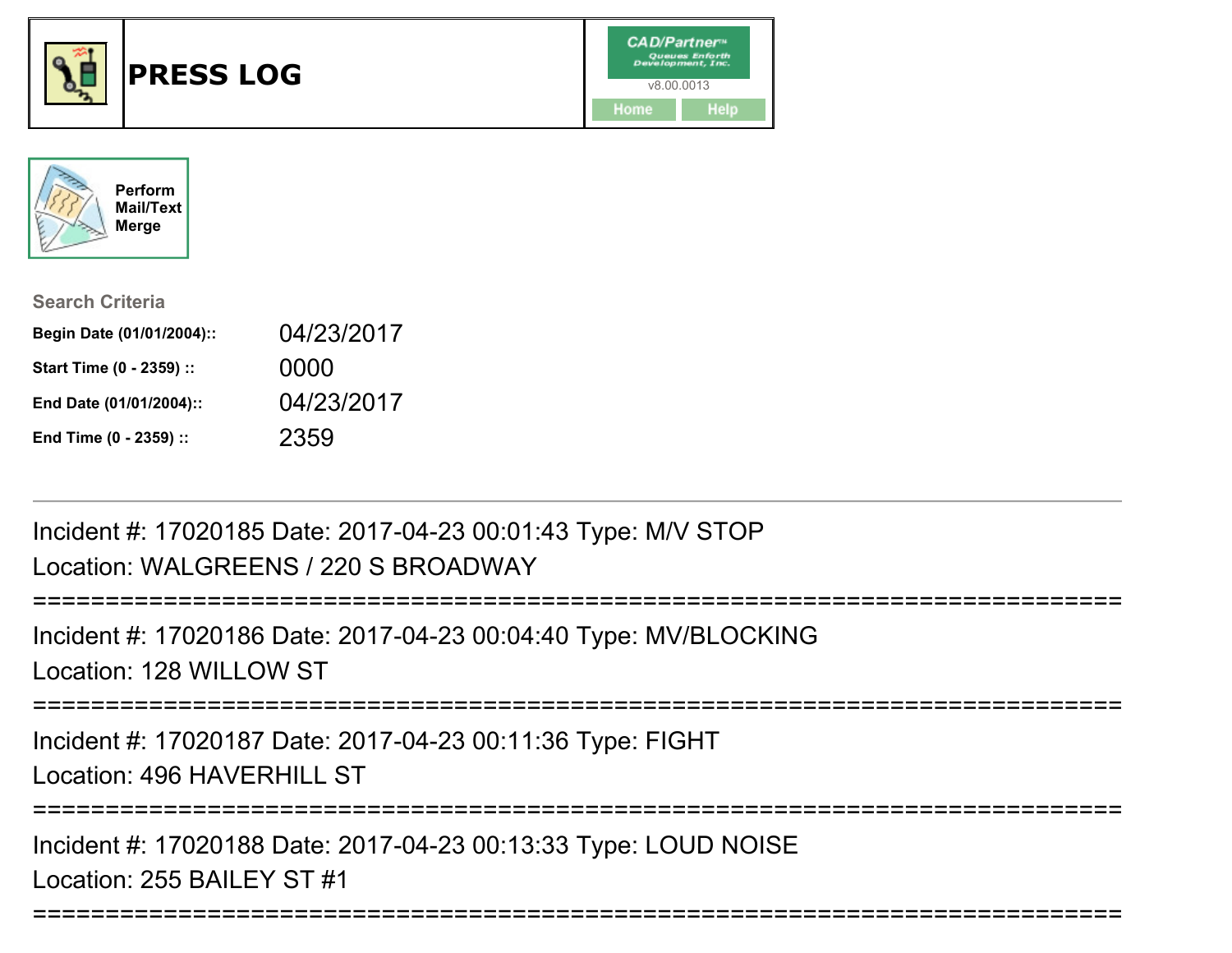## Incident #: 17020189 Date: 2017-04-23 00:15:47 Type: M/V STOPLocation: 50 COMMON ST

===========================================================================

Incident #: 17020190 Date: 2017-04-23 00:27:11 Type: TRESPASSINGLocation: 50 ISLAND ST

===========================================================================

Incident #: 17020191 Date: 2017-04-23 00:38:08 Type: NOISE ORDLocation: 15 MONTGOMERY ST FL 3

===========================================================================

Incident #: 17020192 Date: 2017-04-23 00:52:37 Type: EXTRA SURVEIL

Location: 172 PARKER ST

========================

Incident #: 17020193 Date: 2017-04-23 00:53:13 Type: SUS PERS/MVLocation: BOSTON MARKET / 435 WINTHROP AV

===========================================================================

Incident #: 17020194 Date: 2017-04-23 00:58:40 Type: LOUD NOISELocation: 112 MARSTON ST #205

===========================================================================

Incident #: 17020195 Date: 2017-04-23 01:22:17 Type: STOL/MV/PASLocation: 126 LEXINGTON ST

===========================================================================

Incident #: 17020196 Date: 2017-04-23 01:25:15 Type: M/V STOPLocation: AMESBURY ST & COMMON ST

**=============** 

Incident #: 17020197 Date: 2017-04-23 01:34:20 Type: M/V STOPLocation: LAWRENCE ST & PARK ST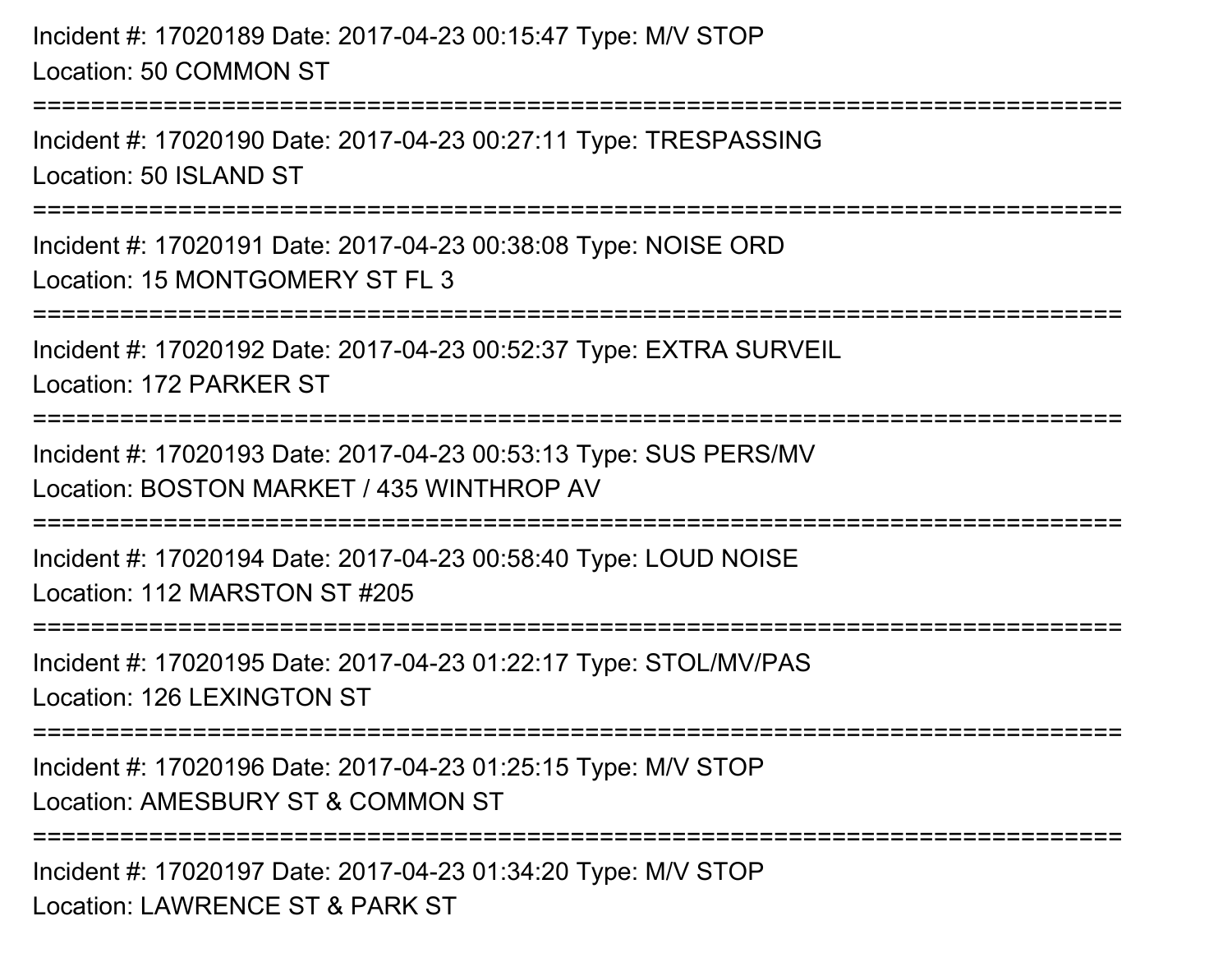===========================================================================Incident #: 17020199 Date: 2017-04-23 01:38:31 Type: DISTURBANCELocation: 23 SUMMIT AV===========================================================================Incident #: 17020200 Date: 2017-04-23 02:01:07 Type: BUILDING CHKLocation: DUNKIN DONUTS / 124 LAWRENCE ST===========================================================================Incident #: 17020201 Date: 2017-04-23 02:07:19 Type: BUILDING CHKLocation: 141 NEWTON ST===========================================================================Incident #: 17020202 Date: 2017-04-23 02:17:18 Type: M/V STOPLocation: SHOWCASE CINEMA / 6 CHICKERING ST===========================================================================Incident #: 17020203 Date: 2017-04-23 02:23:33 Type: GENERAL SERVLocation: HAMPSHIRE ST & MYRTLE ST===========================================================================Incident #: 17020204 Date: 2017-04-23 02:31:21 Type: BUILDING CHKLocation: 172 PARKER ST===========================================================================Incident #: 17020205 Date: 2017-04-23 02:31:49 Type: M/V STOPLocation: MT VERNON ST & S BROADWAY===========================================================================

Incident #: 17020206 Date: 2017-04-23 02:33:42 Type: M/V STOP

Location: ABBOTT ST & PARKER ST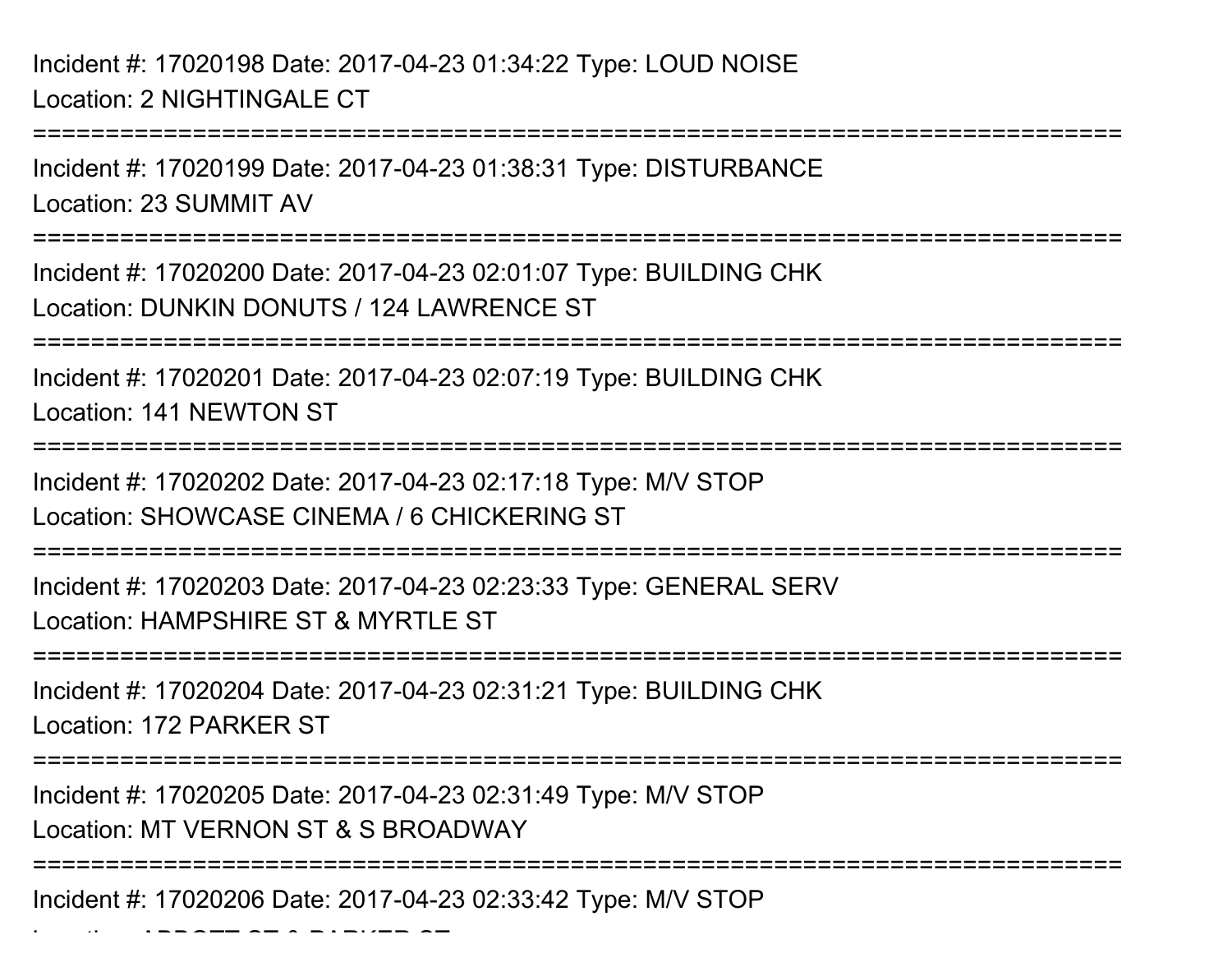Incident #: 17020208 Date: 2017-04-23 02:37:33 Type: LOUD NOISELocation: 81 BAILEY ST

===========================================================================

Incident #: 17020207 Date: 2017-04-23 02:38:16 Type: GENERAL SERVLocation: SINK HOLE / HAMPSHIRE ST & MYRTLE ST

===========================================================================

Incident #: 17020209 Date: 2017-04-23 02:39:32 Type: BUILDING CHKLocation: SAM'S FOOD STORE / 389 BROADWAY

==============================

Incident #: 17020210 Date: 2017-04-23 02:43:41 Type: M/V STOPLocation: JACKSON ST & OAK ST

===========================================================================

Incident #: 17020211 Date: 2017-04-23 02:53:44 Type: UNWANTEDGUESTLocation: 128 COMMON ST

===========================================================================

Incident #: 17020212 Date: 2017-04-23 02:58:28 Type: M/V STOPLocation: TOW / BROADWAY & COMMON ST

===========================================================================

Incident #: 17020213 Date: 2017-04-23 03:02:24 Type: NOISE ORDLocation: 263 JACKSON ST

===========================================================================

===========================================================================

Incident #: 17020214 Date: 2017-04-23 03:03:41 Type: NOISE ORD

Location: 230 WALNUT ST #1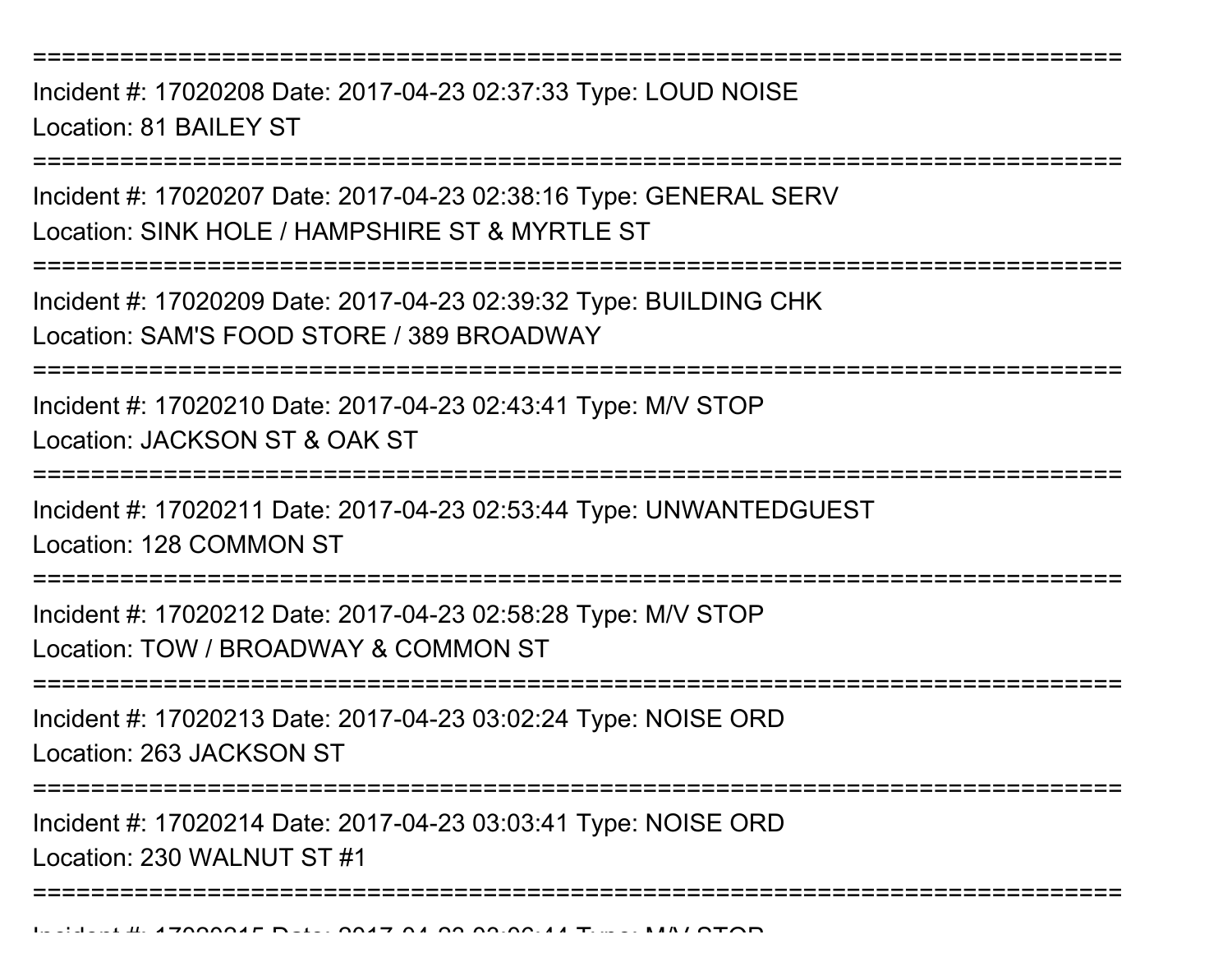#### Location: CARVER ST & SALEM ST

===========================================================================

Incident #: 17020216 Date: 2017-04-23 03:20:04 Type: HIT & RUN M/VLocation: TOW / 70-72 MILTON ST

===========================================================================

Incident #: 17020217 Date: 2017-04-23 03:21:58 Type: MV/BLOCKINGLocation: TOW / 101 FOSTER ST

===========================================================================

Incident #: 17020218 Date: 2017-04-23 03:28:37 Type: M/V STOPLocation: TOW ANCHOR AUTO / 140 WEST ST

===========================================================================

Incident #: 17020219 Date: 2017-04-23 03:43:02 Type: M/V STOPLocation: 359 BROADWAY

===========================================================================

Incident #: 17020220 Date: 2017-04-23 03:50:29 Type: NOISE ORDLocation: 75 TRENTON ST

===========================================================================

Incident #: 17020221 Date: 2017-04-23 03:53:06 Type: M/V STOP

Location: S BROADWAY & SYLVESTER ST

===========================================================================

Incident #: 17020222 Date: 2017-04-23 04:20:39 Type: M/V STOP

Location: LAWRENCE ST & TRENTON ST

===========================================================================

===========================================================================

Incident #: 17020223 Date: 2017-04-23 04:36:03 Type: M/V STOPLocation: DAISY ST & HOLLY ST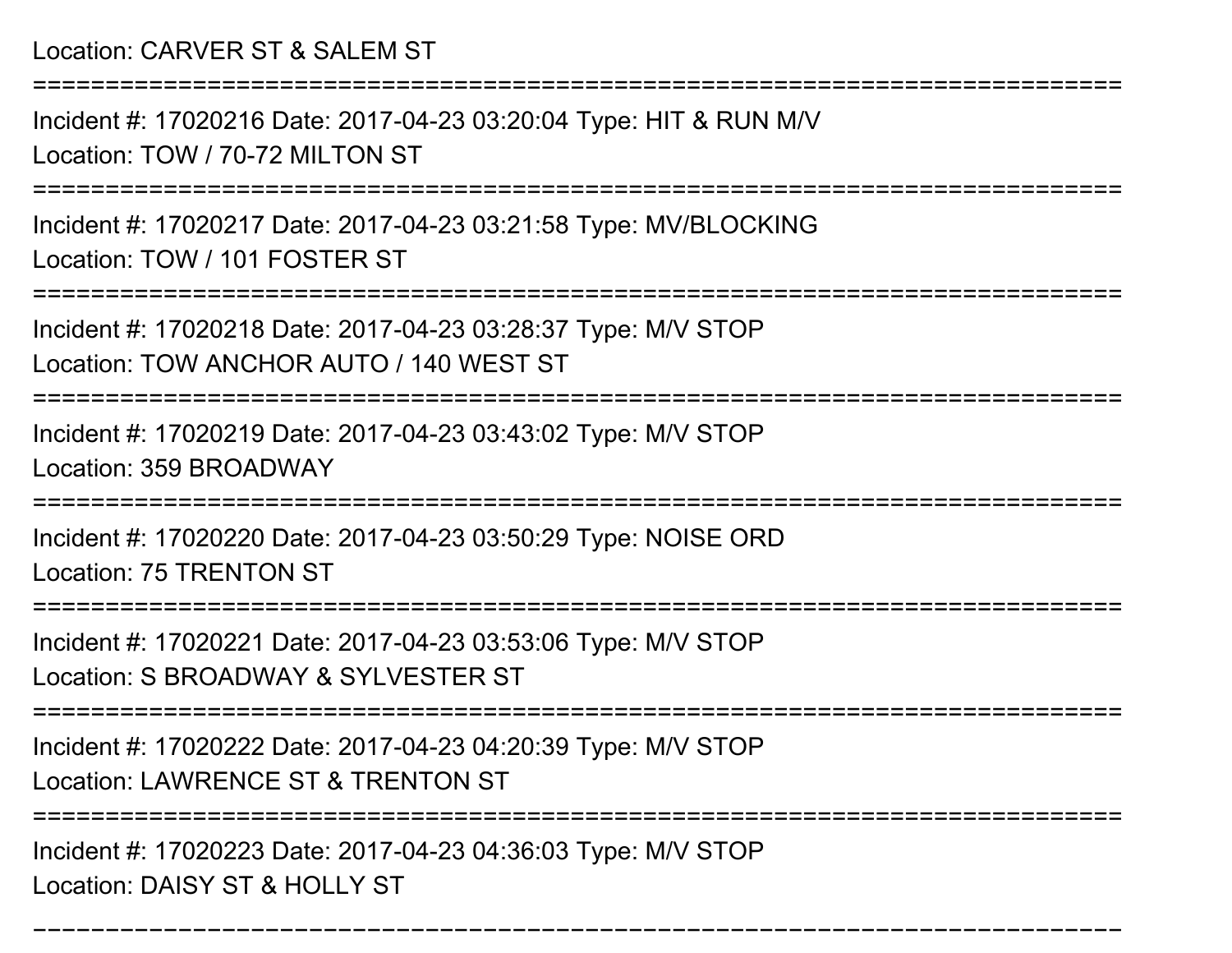### Incident #: 17020224 Date: 2017-04-23 04:49:11 Type: M/V STOPLocation: HAVERHILL ST & WEST ST

===========================================================================

Incident #: 17020225 Date: 2017-04-23 04:53:26 Type: M/V STOPLocation: CANAL ST & UNION ST

===========================================================================

Incident #: 17020226 Date: 2017-04-23 05:02:34 Type: AUTO ACC/PILocation: TOW/ARREST / 342 BROADWAY

===========================================================================

Incident #: 17020227 Date: 2017-04-23 05:45:41 Type: UNWANTEDGUESTLocation: 96 OSGOOD ST #1

===========================================================================

Incident #: 17020228 Date: 2017-04-23 05:46:17 Type: TOW/REPOSSEDLocation: 208 CARLETON ST

===========================================================================

Incident #: 17020229 Date: 2017-04-23 07:31:59 Type: SUS PERS/MVLocation: TOW/ARREST / 95 STEARNS AV

===========================================================================

Incident #: 17020230 Date: 2017-04-23 07:49:04 Type: CK WELL BEINGLocation: MR TUX / 65 MERRIMACK ST

===========================================================================

Incident #: 17020231 Date: 2017-04-23 07:51:28 Type: TOW/REPOSSEDLocation: 103 JACKSON ST

===========================================================================

Incident #: 17020232 Date: 2017-04-23 07:51:53 Type: TOW/REPOSSEDLocation: 22 WOODLAND ST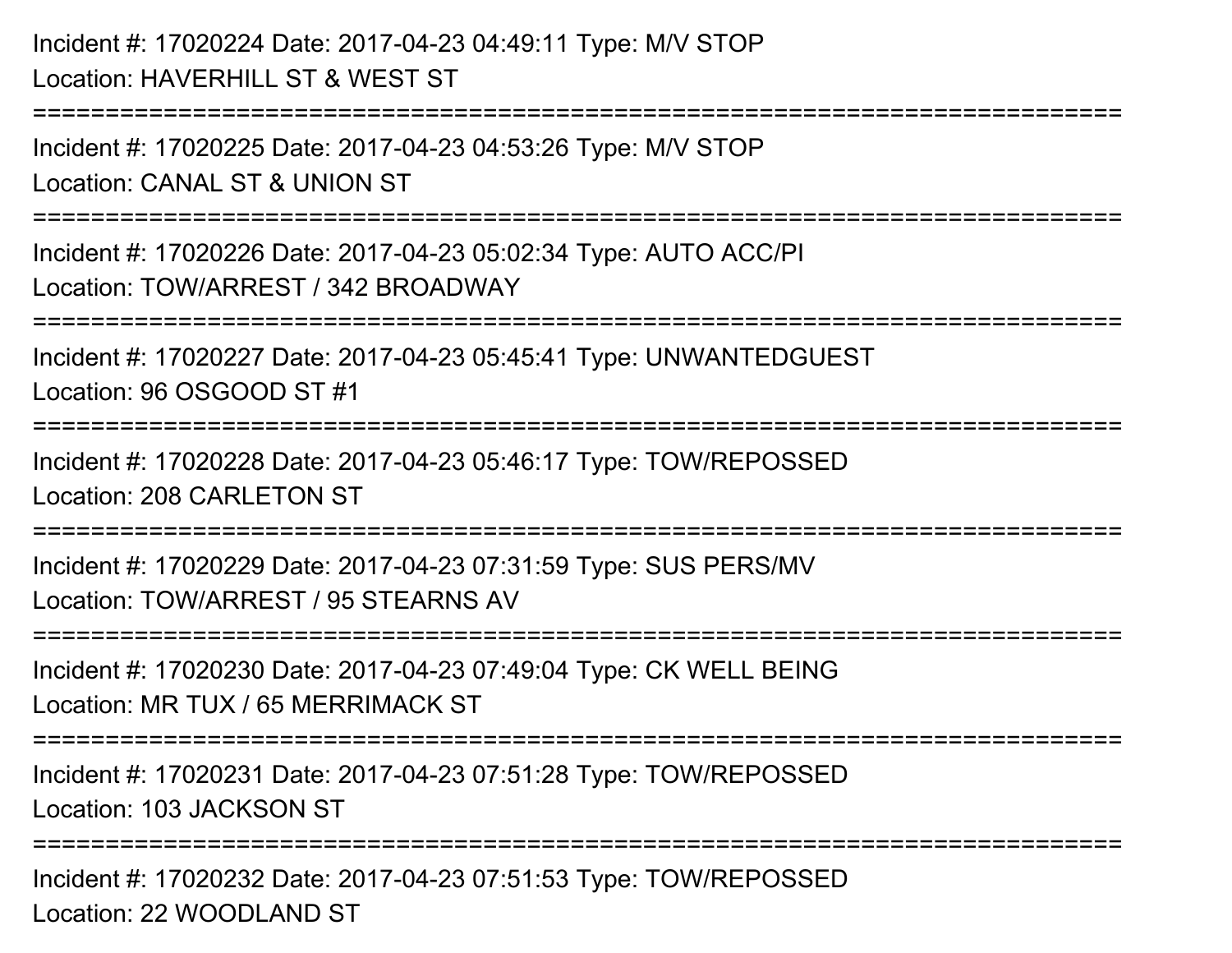Incident #: 17020233 Date: 2017-04-23 08:44:38 Type: WARRANT SERVELocation: 90 LOWELL ST

===========================================================================

===========================================================================

Incident #: 17020234 Date: 2017-04-23 09:06:37 Type: MV/BLOCKINGLocation: 8 MAURICE AV

===========================================================================

Incident #: 17020235 Date: 2017-04-23 09:14:35 Type: TOW/REPOSSEDLocation: 103 JACKSON ST

===========================================================================

Incident #: 17020236 Date: 2017-04-23 09:39:42 Type: MV/BLOCKINGLocation: 114 BENNINGTON ST

===========================================================================

Incident #: 17020237 Date: 2017-04-23 09:58:06 Type: SUS PERS/MVLocation: 199 WILLOW ST

===========================================================================

Incident #: 17020238 Date: 2017-04-23 10:01:10 Type: PARK & WALKLocation: S UNION ST & SALEM ST

===========================================================================

Incident #: 17020239 Date: 2017-04-23 10:02:31 Type: PARK & WALKLocation: BRADFORD ST & BROADWAY

===========================================================================

Incident #: 17020240 Date: 2017-04-23 10:08:29 Type: MAL DAMAGELocation: 40 CYPRESS AV

===========================================================================

Incident #: 17020241 Date: 2017-04-23 10:12:38 Type: SUS PERS/MV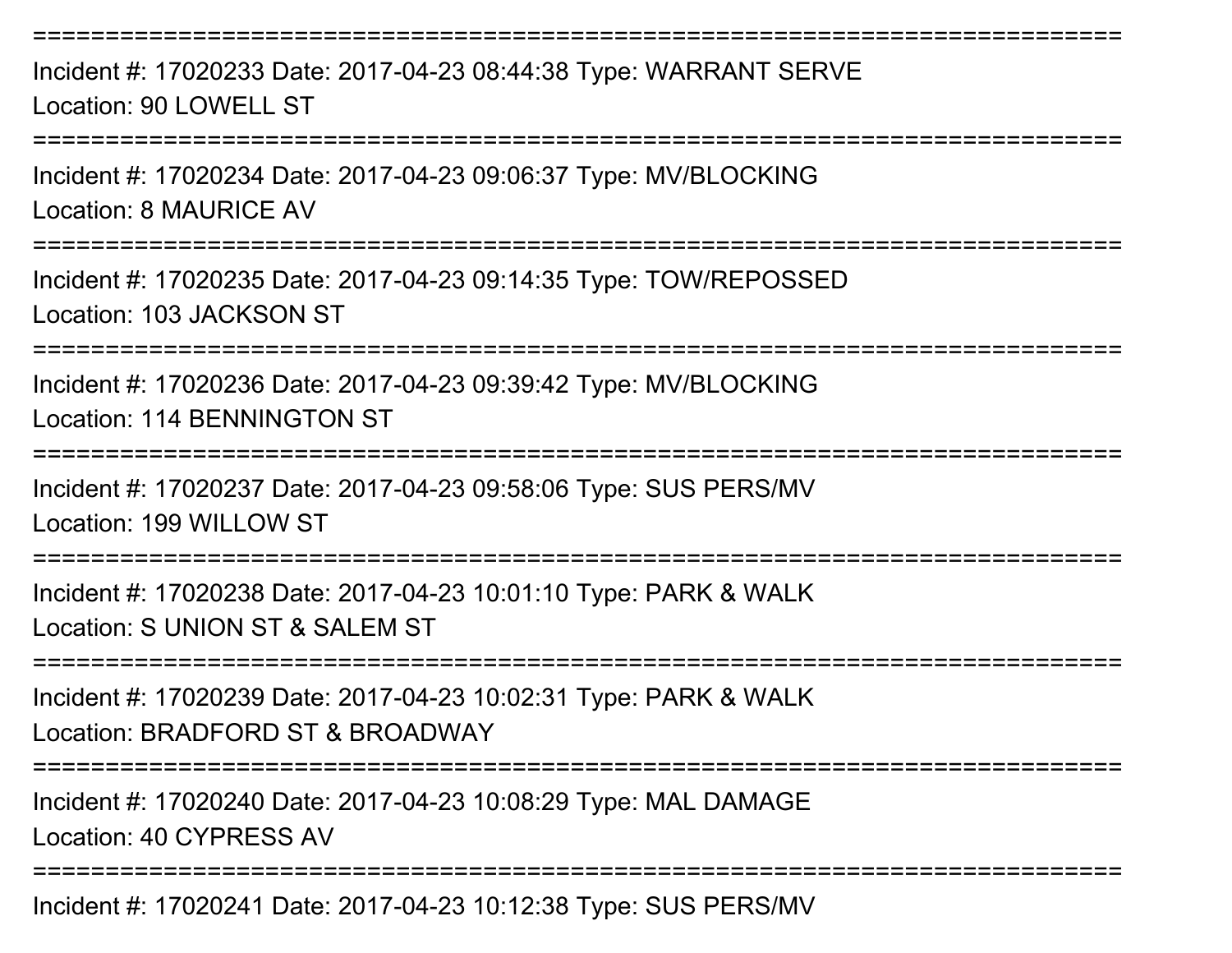Incident #: 17020242 Date: 2017-04-23 10:17:00 Type: KEEP PEACELocation: 71 NEWBURY ST

===========================================================================

Incident #: 17020244 Date: 2017-04-23 10:27:38 Type: LOST PROPERTYLocation: SPRINGFIELD ST

===========================================================================

Incident #: 17020243 Date: 2017-04-23 10:34:49 Type: INVEST CONTLocation: 101 S BOWDOIN ST

===========================================================================

Incident #: 17020245 Date: 2017-04-23 10:36:55 Type: M/V STOPLocation: BERKELEY ST & BRUCE ST

===========================================================================

Incident #: 17020246 Date: 2017-04-23 10:38:59 Type: B&E/MV/PASTLocation: PLATT ST & SARGENT ST

===========================================================================

Incident #: 17020247 Date: 2017-04-23 10:43:15 Type: M/V STOP

Location: BERKELEY ST & BRUCE ST

===========================================================================

Incident #: 17020248 Date: 2017-04-23 10:45:54 Type: INVEST CONTLocation: 8 DIAMOND ST

========================

Incident #: 17020249 Date: 2017-04-23 10:49:04 Type: RECOV/STOL/MV

Location: 2 INMAN ST

===========================================================================

Incident #: 17020251 Date: 2017 <sup>04</sup> 23 10:50:56 Type: LIC PLATE STO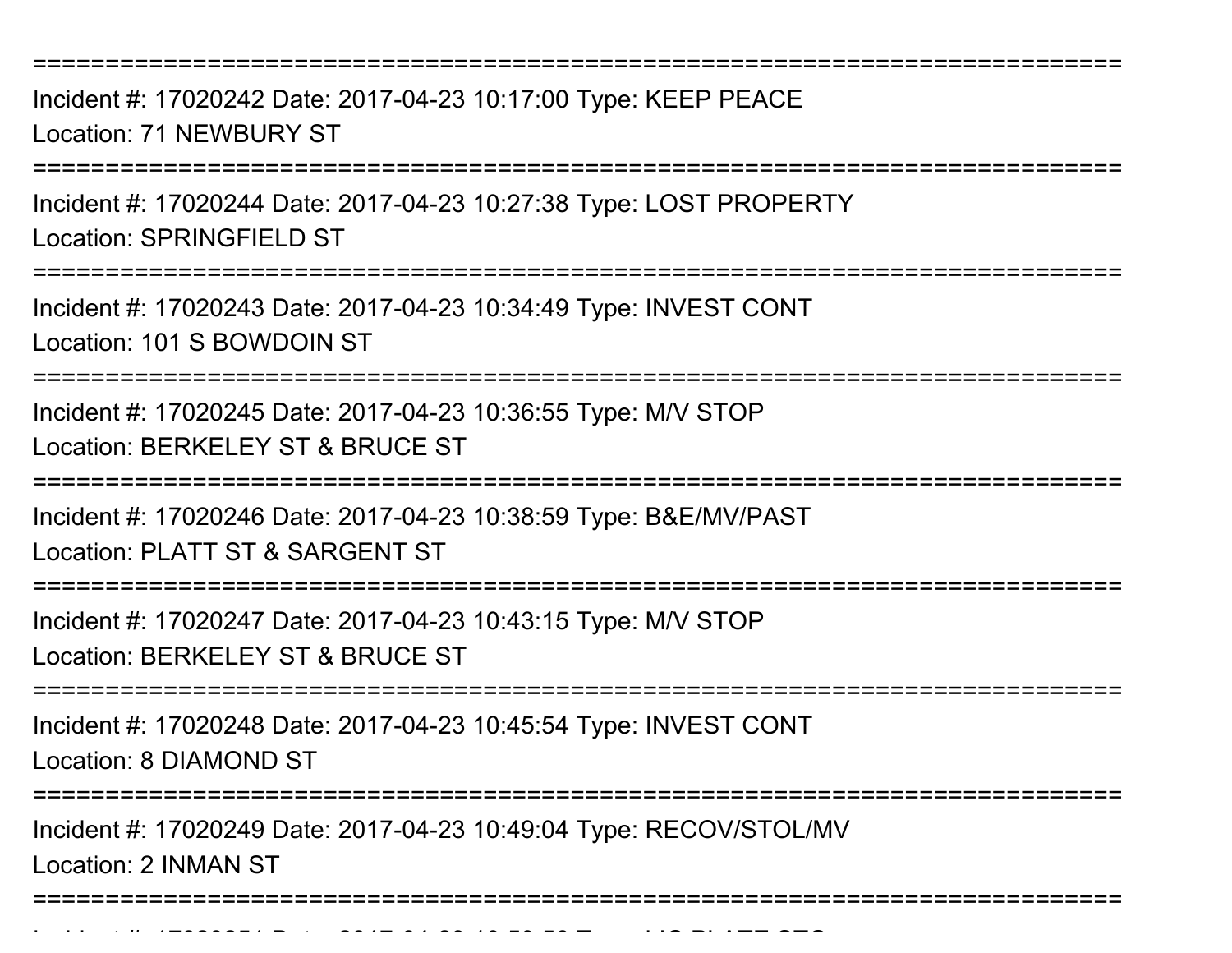#### Location: 40 CYPRESS AV

Incident #: 17020250 Date: 2017-04-23 10:51:20 Type: 911 HANG UPLocation: 93 TRENTON ST

===========================================================================

===========================================================================

Incident #: 17020252 Date: 2017-04-23 10:55:10 Type: HIT & RUN M/VLocation: 38 TEXAS AV

===========================================================================

Incident #: 17020253 Date: 2017-04-23 11:02:14 Type: PARK & WALKLocation: BRADFORD ST & BROADWAY

===========================================================================

Incident #: 17020254 Date: 2017-04-23 11:09:55 Type: MAL DAMAGELocation: 600 ESSEX ST

===========================================================================

Incident #: 17020255 Date: 2017-04-23 11:20:44 Type: M/V STOPLocation: BRADFORD ST & BROADWAY

===========================================================================

Incident #: 17020256 Date: 2017-04-23 11:28:07 Type: PARK & WALKLocation: S UNION ST & SALEM ST

===========================================================================

Incident #: 17020257 Date: 2017-04-23 11:30:13 Type: MEDIC SUPPORTLocation: 169 HAVERHILL ST #15

===========================================================================

Incident #: 17020258 Date: 2017-04-23 11:36:26 Type: RECOV/STOL/MVLocation: 126 LEXINGTON ST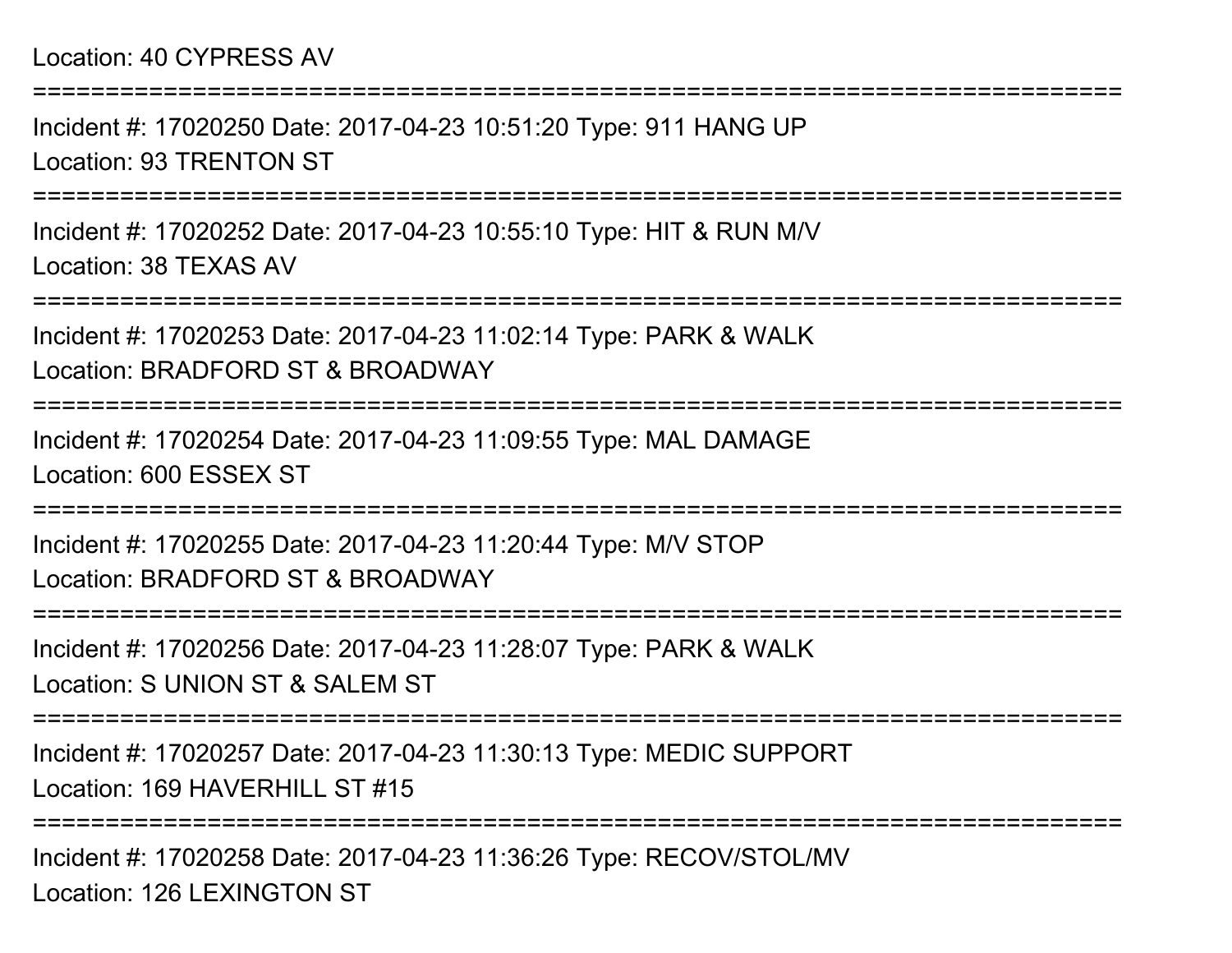## Incident #: 17020259 Date: 2017-04-23 11:42:22 Type: M/V STOPLocation: BRADFORD ST & BROADWAY

===========================================================================

```
Incident #: 17020260 Date: 2017-04-23 11:44:24 Type: M/V STOPLocation: BROADWAY & LOWELL ST
   ===========================================================================Incident #: 17020261 Date: 2017-04-23 11:45:00 Type: AUTO ACC/NO PILocation: EXCHANGE ST & PARK ST===========================================================================Incident #: 17020262 Date: 2017-04-23 11:57:07 Type: MEDIC SUPPORTLocation: 34 ALBION ST===========================================================================Incident #: 17020263 Date: 2017-04-23 12:12:57 Type: ALARM/BURGLocation: 70 N PARISH RD===========================================================================Incident #: 17020264 Date: 2017-04-23 12:17:57 Type: M/V STOPLocation: CARVER ST & MERRIMACK ST===========================================================================Incident #: 17020265 Date: 2017-04-23 12:21:06 Type: DOMESTIC/PASTLocation: 77 AVON ST=============
Incident #: 17020266 Date: 2017-04-23 12:25:51 Type: NOISE ORDLocation: 34 PARKER ST===========================================================================Incident #: 17020267 Date: 2017-04-23 12:28:19 Type: PARK & WALK
```
Location: BRADFORD ST & BROADWAY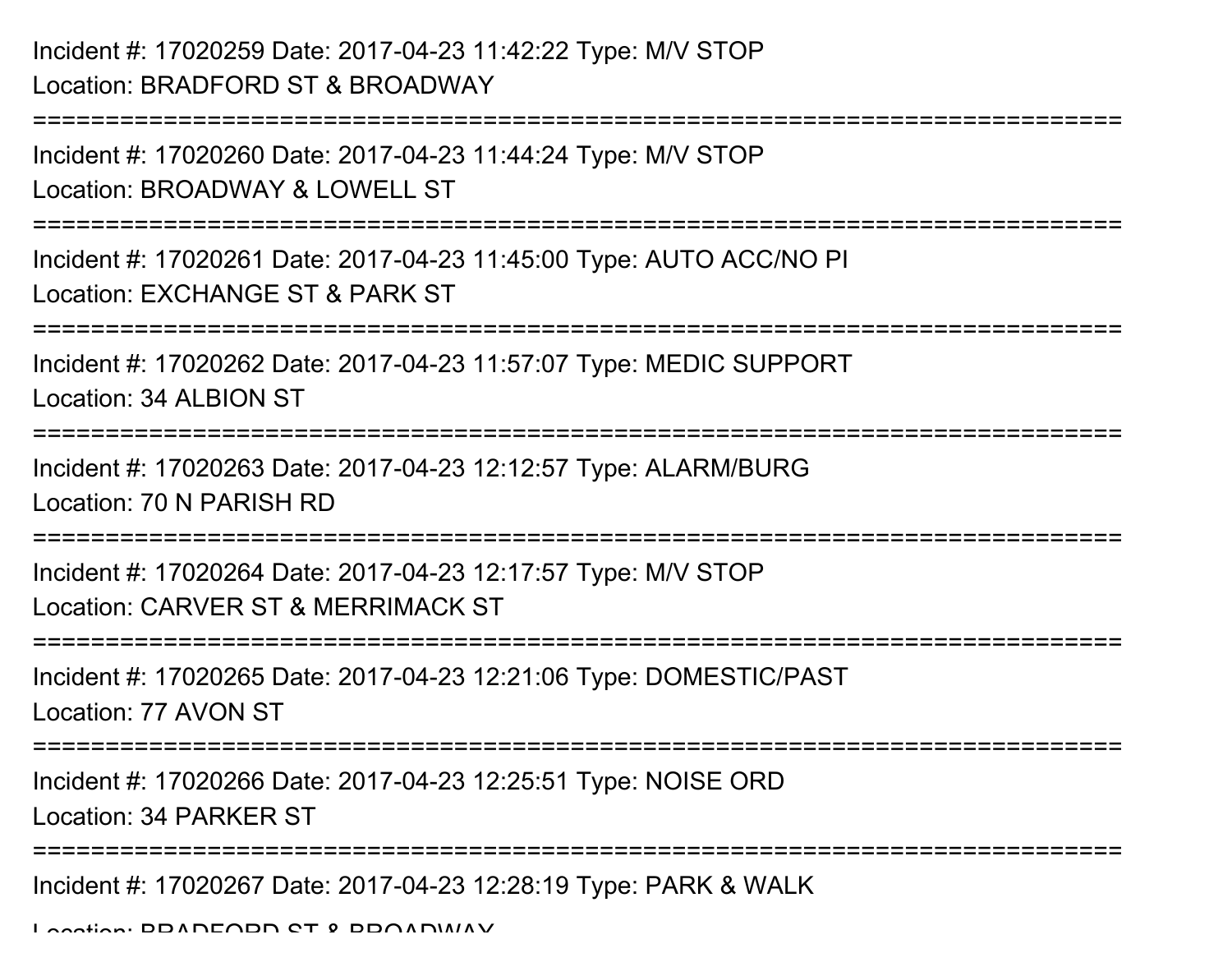===========================================================================Incident #: 17020268 Date: 2017-04-23 12:39:08 Type: ALARM/BURG

Location: 32 LENOX CIR

===========================================================================

Incident #: 17020269 Date: 2017-04-23 12:47:16 Type: INVESTIGATIONLocation: 1 E SYLVESTER ST

===========================================================================

Incident #: 17020270 Date: 2017-04-23 12:53:05 Type: DISTURBANCELocation: 12 DORCHESTER ST

===========================================================================

Incident #: 17020271 Date: 2017-04-23 13:11:36 Type: M/V STOPLocation: ANDOVER ST & BLANCHARD ST

===========================================================================

Incident #: 17020272 Date: 2017-04-23 13:13:43 Type: TRESPASSINGLocation: 604 HOWARD ST

===========================================================================

Incident #: 17020273 Date: 2017-04-23 13:48:30 Type: M/V STOPLocation: S BROADWAY

==================

Incident #: 17020274 Date: 2017-04-23 14:11:16 Type: AUTO ACC/NO PILocation: BERKELEY ST & BRUCE ST

===========================================================================

Incident #: 17020275 Date: 2017-04-23 14:21:44 Type: NOISE ORD

Location: ERVING AV & ROBINSON CT

===========================================================================

Incident #: 17020276 Date: 2017-04-23 14:29:52 Type: M/V STOP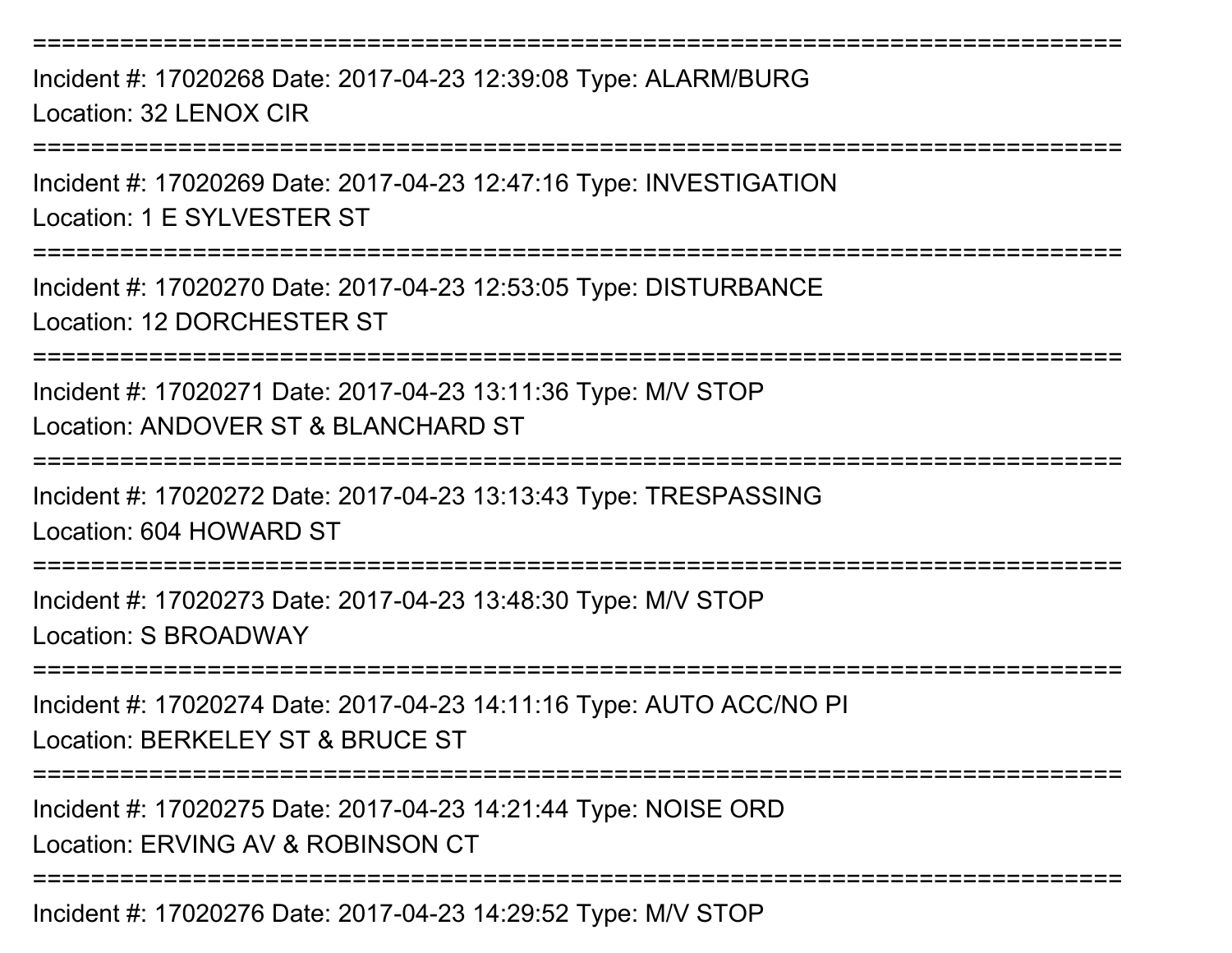Location: NIGHTINGALE CT

===========================================================================Incident #: 17020277 Date: 2017-04-23 14:30:15 Type: NOISE ORDLocation: 34 PARKER ST===========================================================================Incident #: 17020278 Date: 2017-04-23 14:33:01 Type: AUTO ACC/UNK PILocation: JOSEPHINE AV & WILLIAM ST===========================================================================Incident #: 17020279 Date: 2017-04-23 14:37:28 Type: ALARM/BURGLocation: 133 OLIVE AV===========================================================================Incident #: 17020280 Date: 2017-04-23 14:56:02 Type: THREATSLocation: 64 ELM ST===========================================================================Incident #: 17020281 Date: 2017-04-23 15:22:30 Type: M/V STOPLocation: 21 HANCOCK ST===========================================================================Incident #: 17020282 Date: 2017-04-23 15:49:30 Type: NOISE ORDLocation: 245 ERVING AV===========================================================================Incident #: 17020283 Date: 2017-04-23 15:58:47 Type: DISTURBANCELocation: 383 HAVERHILL ST ===========================================================================Incident #: 17020284 Date: 2017-04-23 16:02:24 Type: TOW OF M/VLocation: 90 LOWELL ST

===========================================================================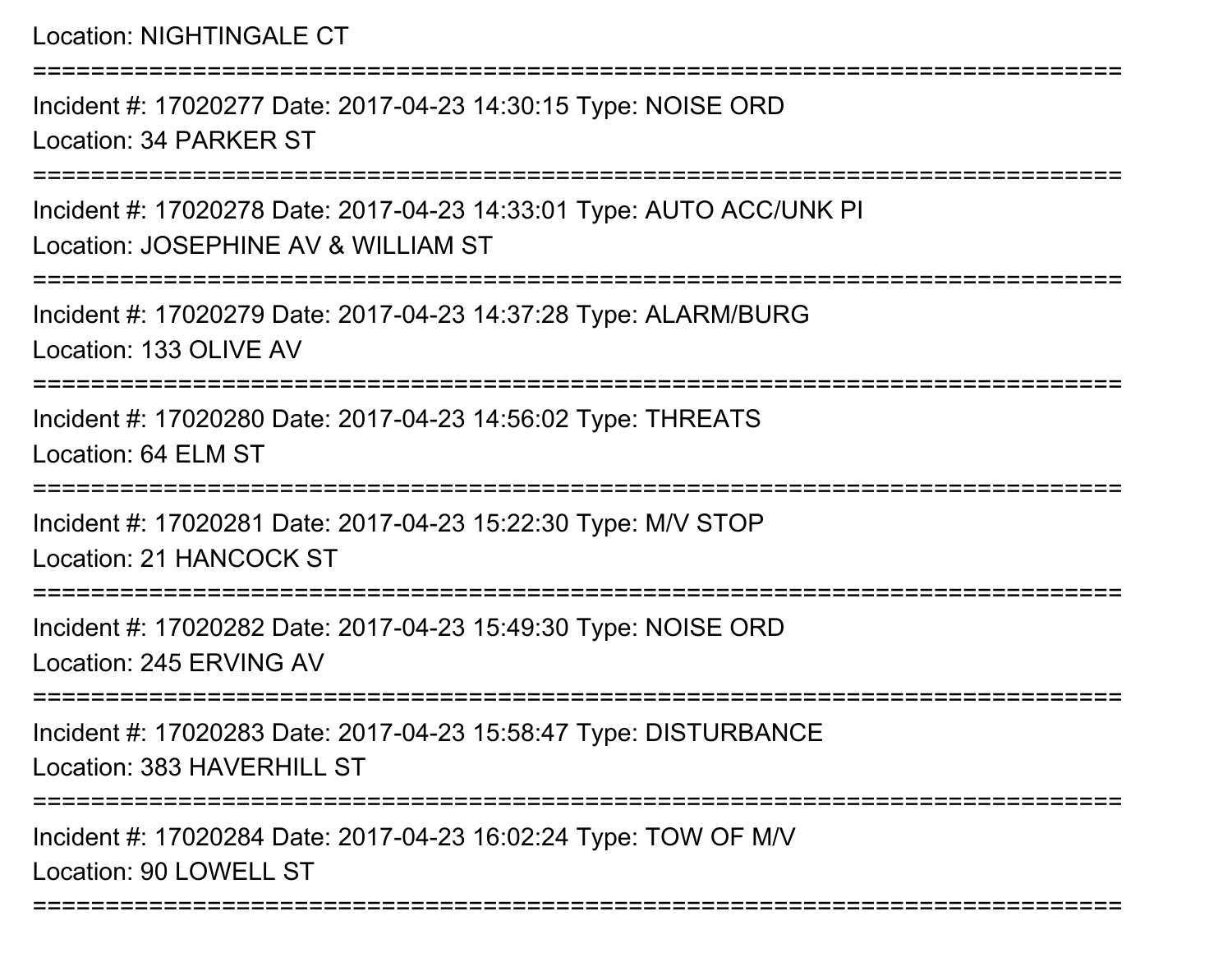Incident #: 17020286 Date: 2017-04-23 16:16:33 Type: INVEST CONTLocation: 8 DIAMOND ST

===========================================================================

===========================================================================

Incident #: 17020287 Date: 2017-04-23 16:25:39 Type: GENERAL SERVLocation: MARKET ST & S UNION ST

===========================================================================

Incident #: 17020288 Date: 2017-04-23 16:34:59 Type: DISORDERLYLocation: BERKELEY ST & BRUCE ST

===========================================================================

Incident #: 17020289 Date: 2017-04-23 16:40:21 Type: NOISE ORDLocation: 448 LOWELL ST

===========================================================================

Incident #: 17020290 Date: 2017-04-23 16:45:15 Type: MEDIC SUPPORTLocation: 550 MERRIMACK ST

===========================================================================

Incident #: 17020291 Date: 2017-04-23 16:53:25 Type: MEDIC SUPPORTLocation: 9 SUMMER ST #206

===========================================================================

Incident #: 17020293 Date: 2017-04-23 16:56:59 Type: LARCENY/PASTLocation: LAWRENCE ST & PARK ST

===========================================================================

Incident #: 17020292 Date: 2017-04-23 16:57:28 Type: M/V STOPLocation: 73 WINTHROP AV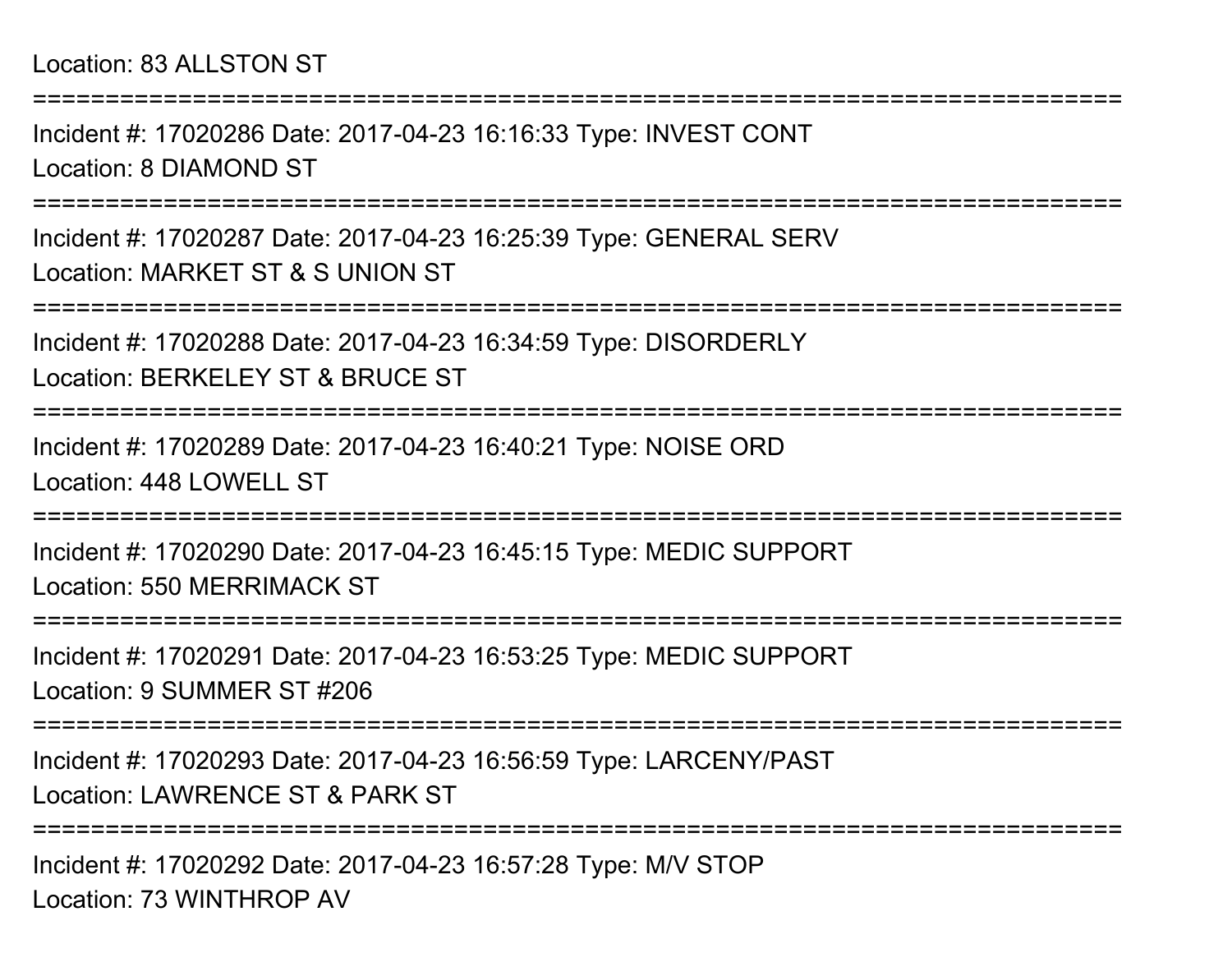Incident #: 17020294 Date: 2017-04-23 17:01:41 Type: NOTIFICATIONLocation: 72 SYLVESTER ST

 $\mathsf{L}$  ...  $\mathsf{L}$  and  $\mathsf{L}$  and  $\mathsf{L}$   $\mathsf{L}$  and  $\mathsf{L}$  and  $\mathsf{L}$  and  $\mathsf{L}$  and  $\mathsf{L}$  and  $\mathsf{L}$  and  $\mathsf{L}$  and  $\mathsf{L}$  and  $\mathsf{L}$  and  $\mathsf{L}$  and  $\mathsf{L}$  and  $\mathsf{L}$  and  $\mathsf{L}$  and  $\mathsf$ 

===========================================================================Incident #: 17020296 Date: 2017-04-23 17:29:49 Type: HIT & RUN M/VLocation: 69 LEXINGTON ST===========================================================================Incident #: 17020295 Date: 2017-04-23 17:32:08 Type: NOISE ORDLocation: S BROADWAY & SHAW ST===========================================================================Incident #: 17020297 Date: 2017-04-23 17:34:01 Type: NOISE ORDLocation: 50 WARREN ST**===============** Incident #: 17020298 Date: 2017-04-23 17:41:09 Type: AUTO ACC/NO PILocation: 130 UNION ST========================= Incident #: 17020299 Date: 2017-04-23 17:41:35 Type: M/V STOPLocation: 5 S UNION ST===========================================================================Incident #: 17020300 Date: 2017-04-23 17:47:48 Type: M/V STOPLocation: 425 MARKET ST===========================================================================Incident #: 17020301 Date: 2017-04-23 17:56:04 Type: M/V STOPLocation: 202 ESSEX ST===========================================================================Incident #: 17020302 Date: 2017-04-23 17:56:18 Type: SEX OFF. PAST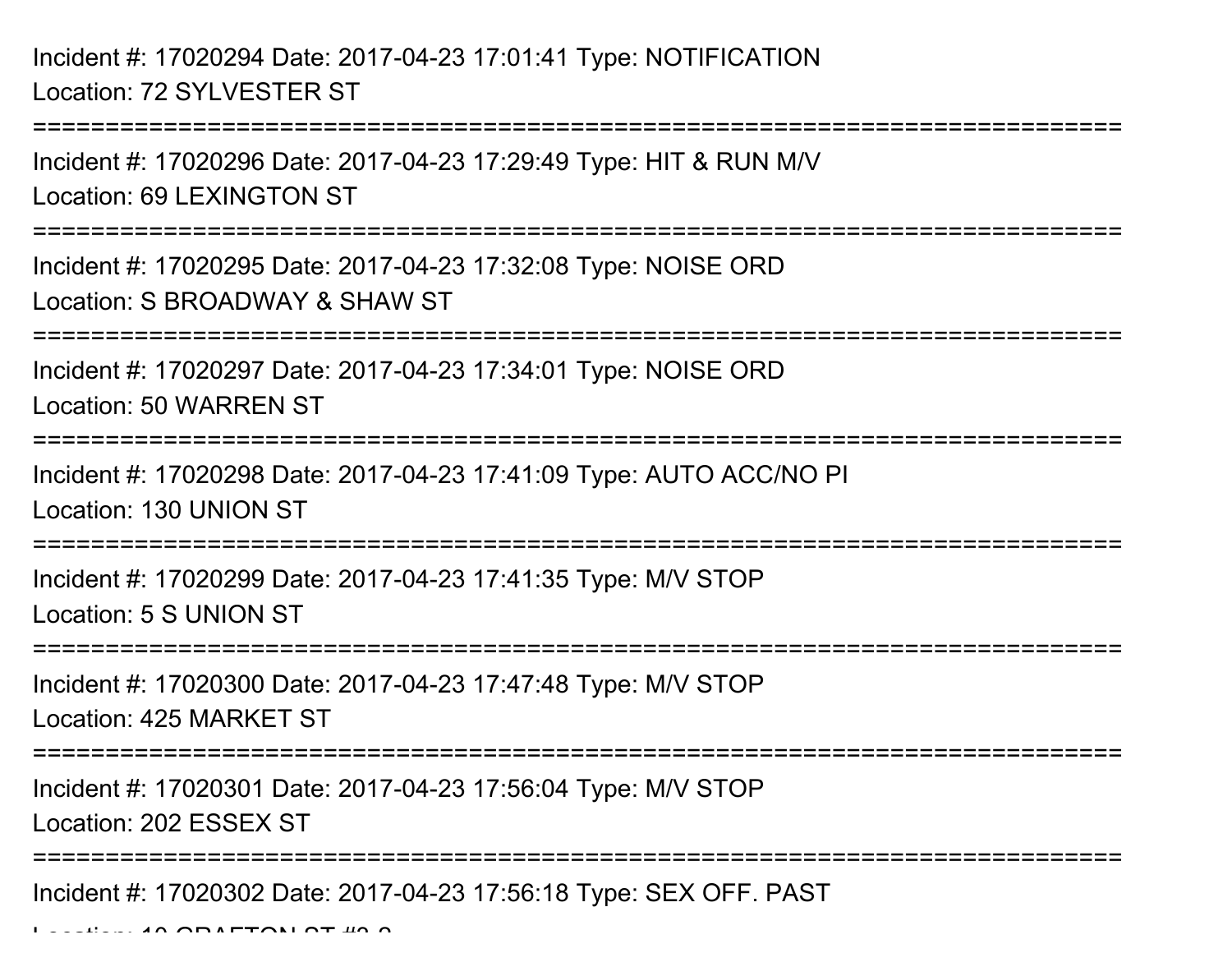Incident #: 17020303 Date: 2017-04-23 18:00:12 Type: AUTO ACC/PILocation: BRUCE ST & ERVING AV

===========================================================================

Incident #: 17020304 Date: 2017-04-23 18:06:04 Type: MEDIC SUPPORTLocation: 172 LAWRENCE ST #331 FL 1

===========================================================================

Incident #: 17020305 Date: 2017-04-23 18:12:24 Type: HIT & RUN M/VLocation: ANDOVER ST & S BROADWAY

===========================================================================

Incident #: 17020306 Date: 2017-04-23 18:12:51 Type: VIO CITY ORDLocation: ELM ST & LINCOLN CT

===========================================================================

Incident #: 17020307 Date: 2017-04-23 18:14:41 Type: MEDIC SUPPORTLocation: TRIPOLI BAKERY INC / 106 COMMON ST

===========================================================================

Incident #: 17020308 Date: 2017-04-23 18:16:13 Type: NOISE ORDLocation: 14 F PLATT ST

===========================

Incident #: 17020309 Date: 2017-04-23 18:19:26 Type: THREATSLocation: COR UNUM MEAL CENTER / 191 SALEM ST

===========================================================================

Incident #: 17020310 Date: 2017-04-23 18:22:20 Type: M/V STOPLocation: 76 HANCOCK ST

===========================================================================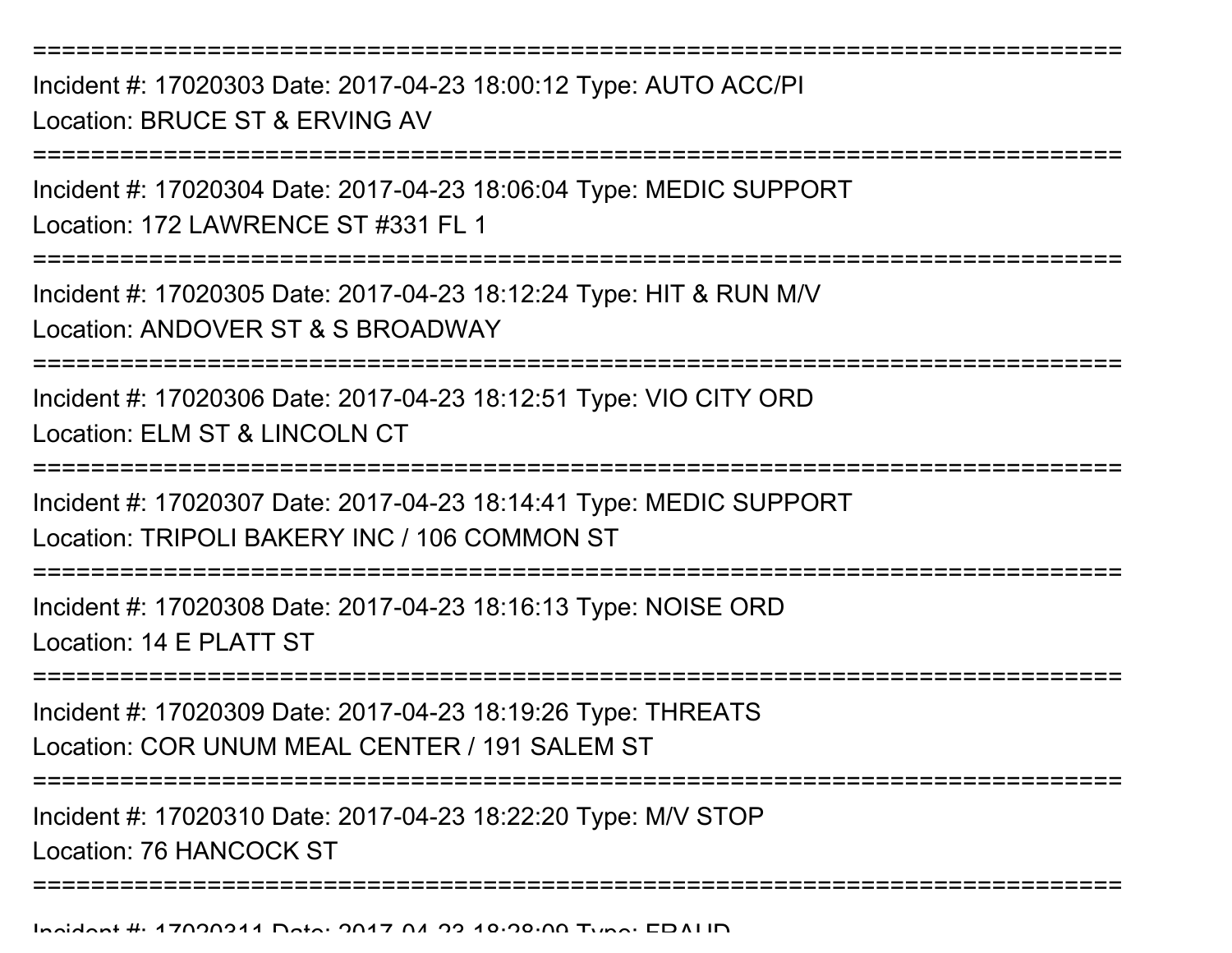Incident #: 17020312 Date: 2017-04-23 18:40:35 Type: NOISE ORDLocation: 6 RHINE ST

===========================================================================

Incident #: 17020313 Date: 2017-04-23 18:41:33 Type: M/V STOPLocation: 16 MELROSE ST

===========================================================================

Incident #: 17020314 Date: 2017-04-23 18:47:58 Type: LOUD NOISELocation: PEMBERTON PARK / null

===========================================================================

Incident #: 17020315 Date: 2017-04-23 18:56:38 Type: M/V STOP

Location: BROADWAY & CONCORD ST

===========================================================================

Incident #: 17020316 Date: 2017-04-23 19:02:38 Type: KEEP PEACELocation: 180 LAWRENCE ST

===========================================================================

Incident #: 17020317 Date: 2017-04-23 19:04:25 Type: THREATSLocation: 7C SUMMER ST

===========================================================================

Incident #: 17020318 Date: 2017-04-23 19:19:13 Type: NOISE ORDLocation: COMCAST / 92 GLENN ST

===========================================================================

===========================================================================

Incident #: 17020320 Date: 2017-04-23 19:28:55 Type: LOUD NOISELocation: 14 F PLATT ST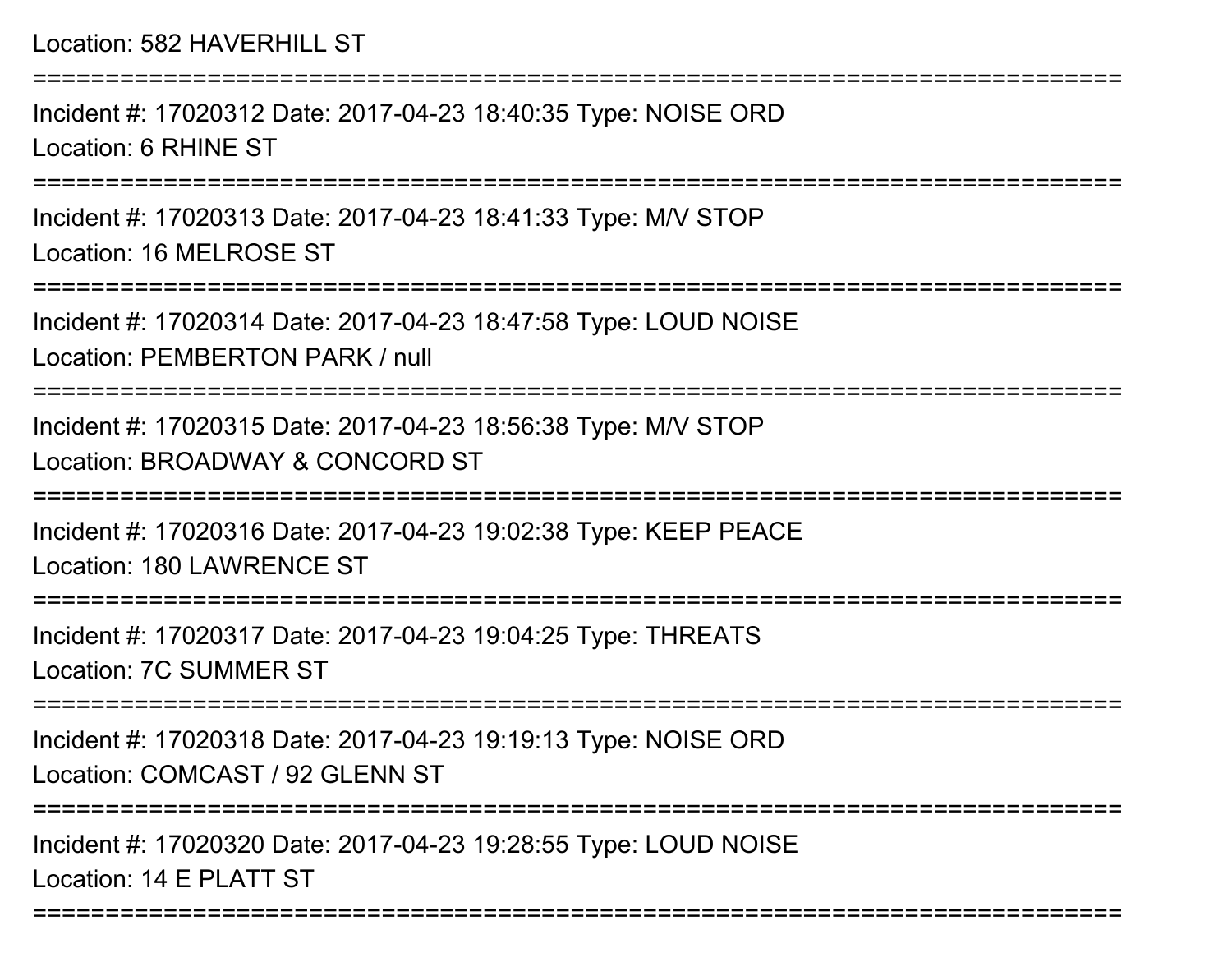Incident #: 17020319 Date: 2017-04-23 19:28:56 Type: NOISE ORDLocation: 23 BOWDOIN ST

===========================================================================

Incident #: 17020321 Date: 2017-04-23 19:41:02 Type: DISTURBANCELocation: 35 CHICKERING ST

===========================================================================

Incident #: 17020322 Date: 2017-04-23 19:45:08 Type: MISSING PERSLocation: 14 BODWELL ST

===========================================================================

Incident #: 17020323 Date: 2017-04-23 19:48:47 Type: NOISE ORD

Location: 490 HAMPSHIRE ST

===========================================================================

Incident #: 17020324 Date: 2017-04-23 19:54:17 Type: M/V STOP

Location: LAWRENCE & LEXINGTON

===========================================================================

Incident #: 17020325 Date: 2017-04-23 19:56:32 Type: DISORDERLYLocation: 29 FRONT ST

===========================================================================

Incident #: 17020326 Date: 2017-04-23 20:12:08 Type: NOISE ORDLocation: 48 HOWARD ST

===========================================================================

Incident #: 17020327 Date: 2017-04-23 20:13:31 Type: DISORDERLYLocation: BLANCHARD ST & FARNHAM ST

===========================================================================

Incident #: 17020328 Date: 2017-04-23 20:14:05 Type: SUICIDE ATTEMPTLocation: 105 S UNION ST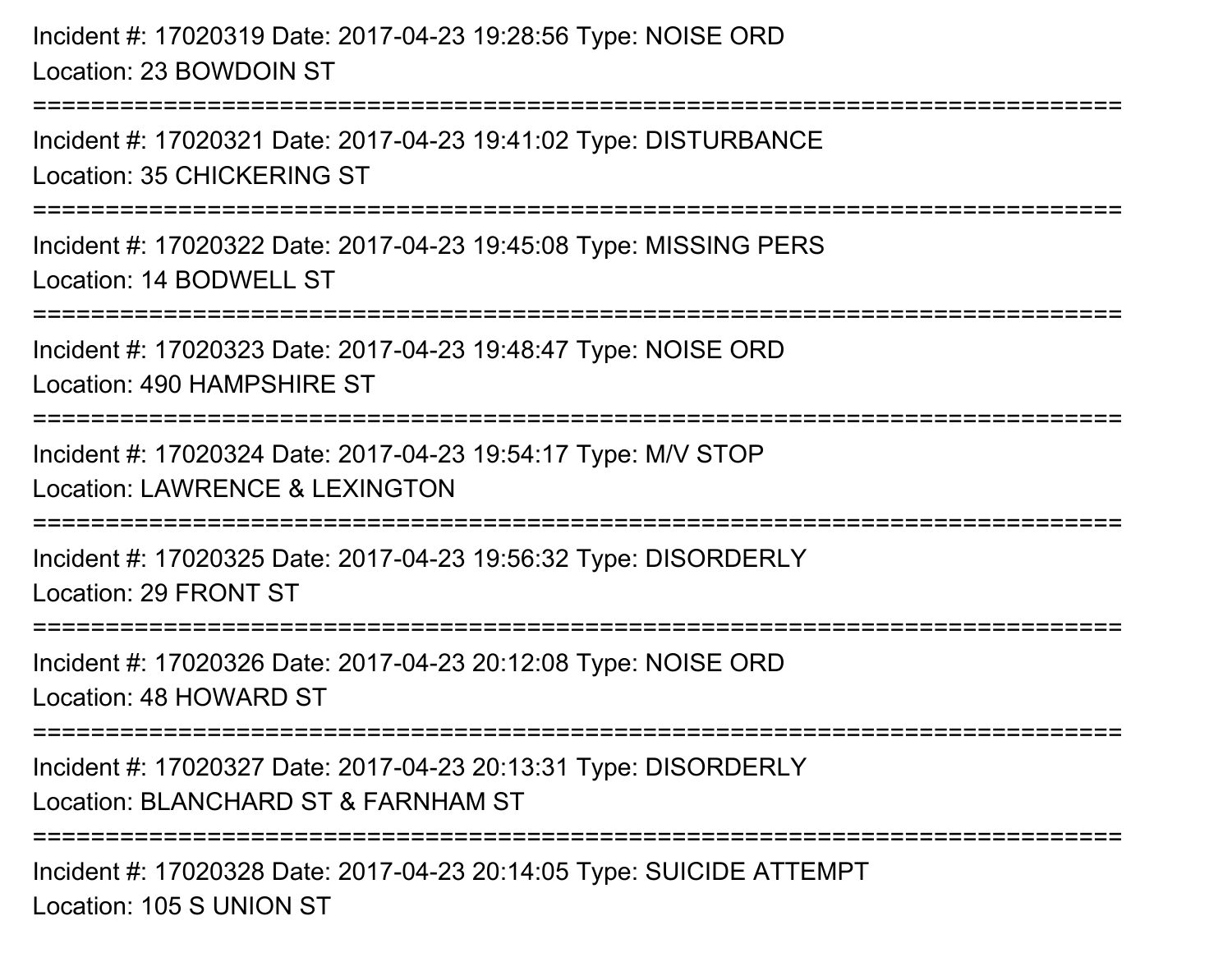===========================================================================Incident #: 17020330 Date: 2017-04-23 20:27:03 Type: NOISE ORDLocation: 490 HAMPSHIRE ST===========================================================================Incident #: 17020331 Date: 2017-04-23 20:33:57 Type: AUTO ACC/PEDLocation: HAVERHILL ST & MILTON ST ============ Incident #: 17020332 Date: 2017-04-23 20:37:27 Type: MISSING PERSLocation: 45 SPRINGFIFLD ST FL 1 ===========================================================================Incident #: 17020333 Date: 2017-04-23 20:38:40 Type: ALARM/BURGLocation: 647 ANDOVER ST===========================================================================Incident #: 17020334 Date: 2017-04-23 20:44:00 Type: LIC PLATE STOLocation: ESSEX ST & ESSEX AV===========================================================================Incident #: 17020335 Date: 2017-04-23 20:47:49 Type: INVEST CONTLocation: 90 LOWELL ST ===========================================================================Incident #: 17020336 Date: 2017-04-23 20:55:25 Type: DISTURBANCELocation: ANDOVER ST & BLANCHARD ST===========================================================================

Incident #: 17020337 Date: 2017-04-23 21:07:26 Type: M/V STOP

Location: BROADWAY & TREMONT ST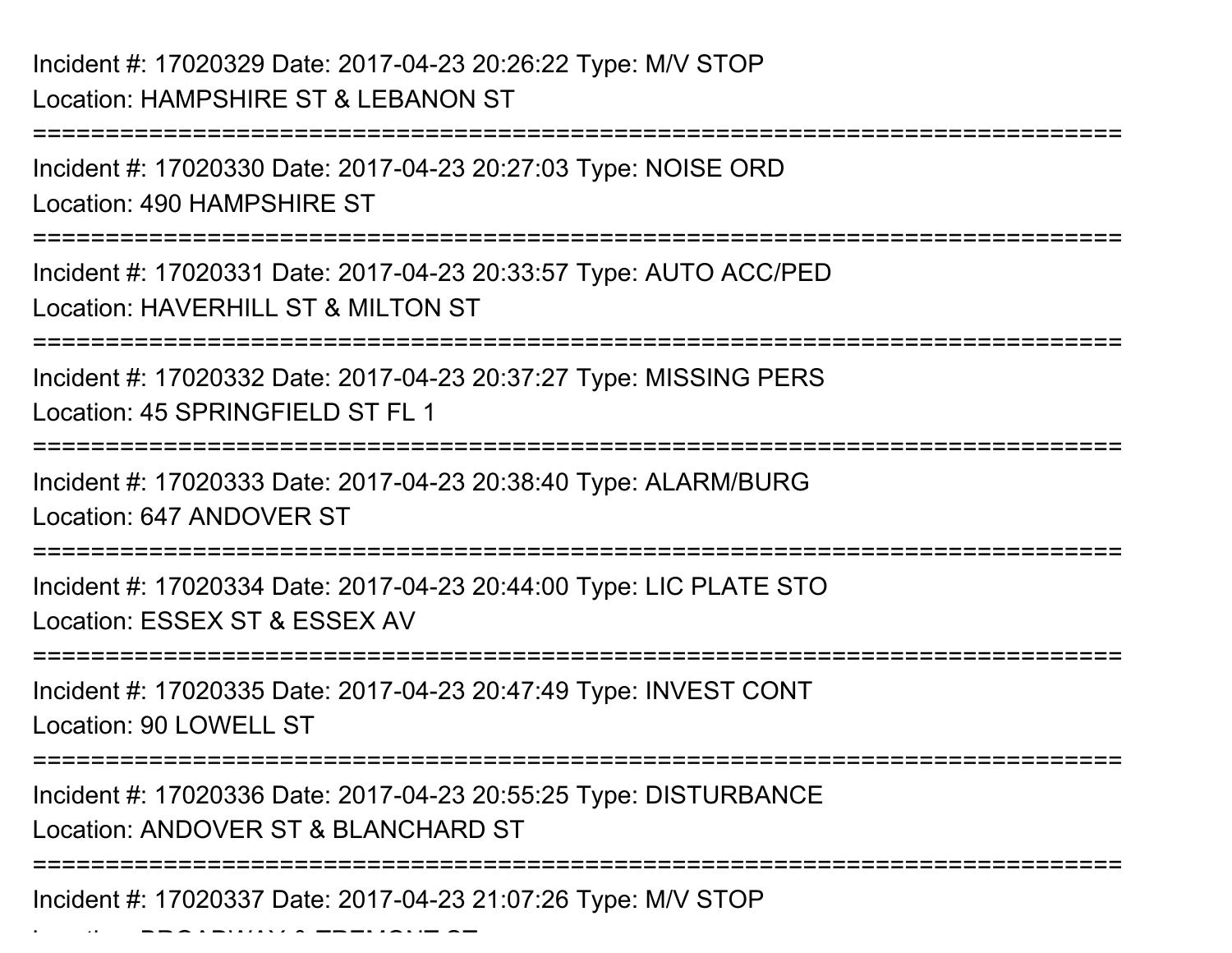Incident #: 17020338 Date: 2017-04-23 21:12:00 Type: MV/BLOCKINGLocation: 107 ESSEX ST

===========================================================================

Incident #: 17020339 Date: 2017-04-23 21:19:14 Type: M/V STOPLocation: RICHMOND CT

**==============** 

Incident #: 17020340 Date: 2017-04-23 21:36:56 Type: UNWANTEDGUESTLocation: 137 ESSEX ST

===========================================================================

Incident #: 17020341 Date: 2017-04-23 21:47:03 Type: NOISE ORDLocation: 12 BAILEY ST

===========================================================================

Incident #: 17020342 Date: 2017-04-23 21:50:31 Type: NOISE ORD

Location: 490 HAMPSHIRE ST

===========================================================================

Incident #: 17020343 Date: 2017-04-23 21:54:30 Type: ANIMAL COMPL

Location: 187 UNION ST

===========================================================================

Incident #: 17020344 Date: 2017-04-23 22:01:19 Type: M/V STOPLocation: ESSEX ST & FRANKLIN ST

===========================================================================

===========================================================================

Incident #: 17020345 Date: 2017-04-23 22:09:56 Type: MV/BLOCKINGLocation: 112 MARGIN ST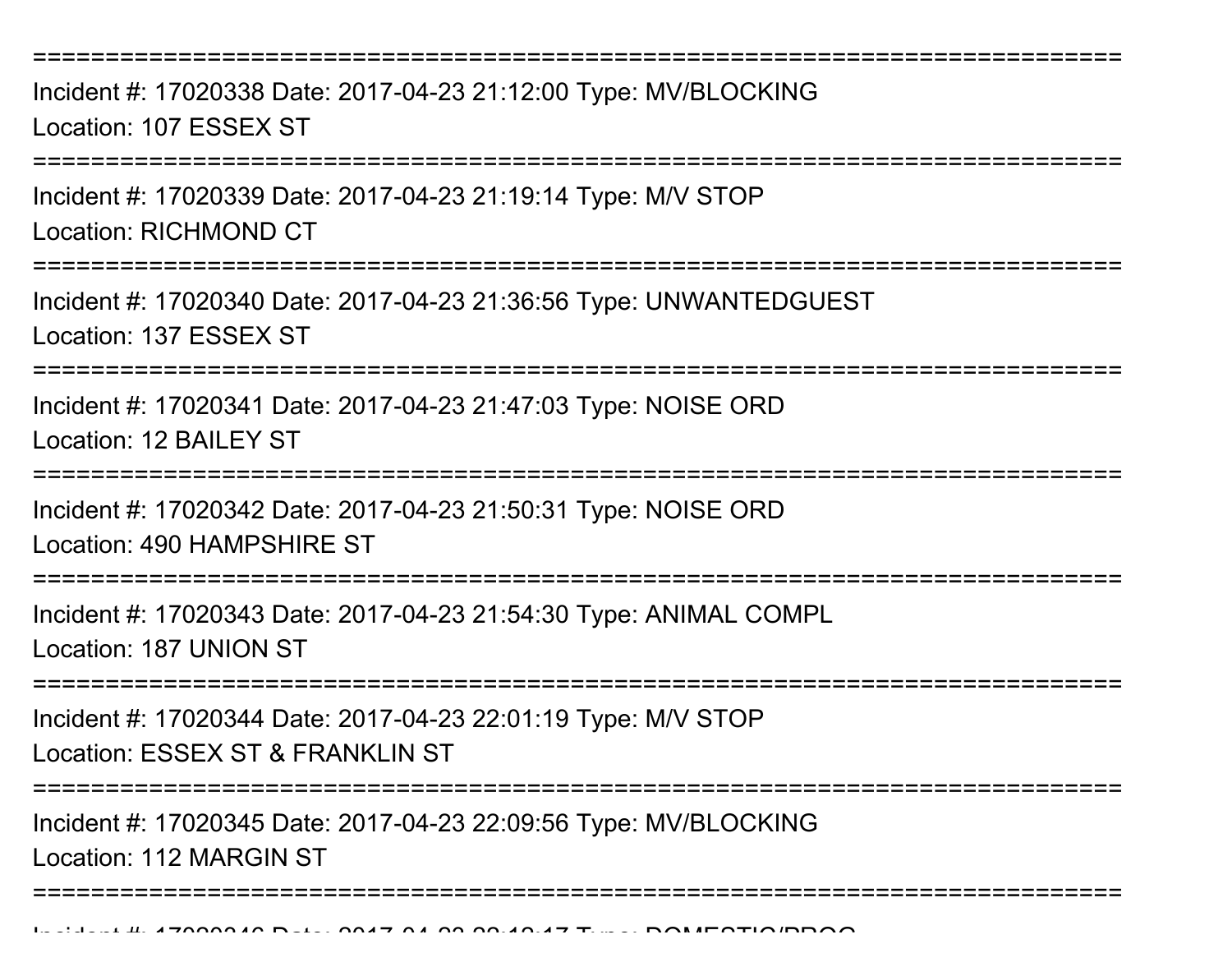#### Location: 7C SUMMER ST

===========================================================================Incident #: 17020347 Date: 2017-04-23 22:19:53 Type: LOUD NOISELocation: 64 MANCHESTER ST FL 3 ===========================================================================Incident #: 17020348 Date: 2017-04-23 22:23:41 Type: SUS PERS/MVLocation: BERESFORD ST & FROST DR===========================================================================Incident #: 17020349 Date: 2017-04-23 22:27:12 Type: NOISE ORDLocation: 75 TRENTON ST===========================================================================Incident #: 17020350 Date: 2017-04-23 22:28:19 Type: HIT & RUN M/VLocation: 150 BERKELEY ST===========================================================================Incident #: 17020351 Date: 2017-04-23 22:46:38 Type: M/V STOPLocation: BRADFORD ST & BROADWAY================ Incident #: 17020352 Date: 2017-04-23 22:47:33 Type: SUS PERS/MVLocation: 41 PLEASANT ST===========================================================================Incident #: 17020353 Date: 2017-04-23 22:49:16 Type: SUS PERS/MVLocation: 84 OXFORD ST======================= Incident #: 17020354 Date: 2017-04-23 23:00:09 Type: CARJACKINGLocation: 14 MAGINNIS AV

===========================================================================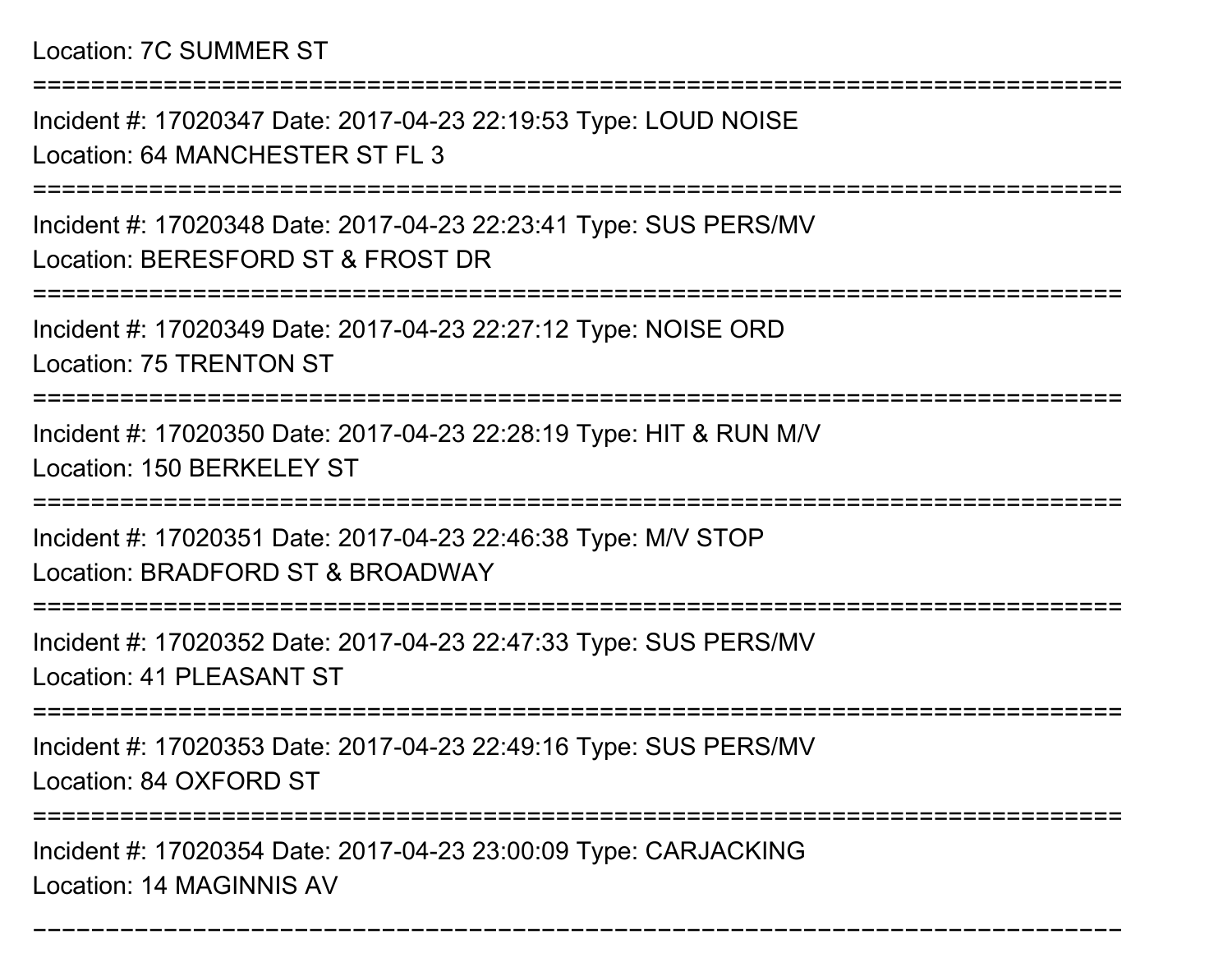| Incident #: 17020355 Date: 2017-04-23 23:05:10 Type: M/V STOP<br>Location: MERRIMACK ST & PARKER ST    |
|--------------------------------------------------------------------------------------------------------|
| Incident #: 17020356 Date: 2017-04-23 23:14:15 Type: M/V STOP<br>Location: STORROW ST & WOODLAND ST    |
| Incident #: 17020357 Date: 2017-04-23 23:30:41 Type: GENERAL SERV<br><b>Location: 7C SUMMER ST</b>     |
| Incident #: 17020358 Date: 2017-04-23 23:32:04 Type: M/V STOP<br>Location: 255 ESSEX ST<br>=========== |
| Incident #: 17020359 Date: 2017-04-23 23:34:33 Type: M/V STOP<br>Location: ESSEX ST & MILL ST          |
| Incident #: 17020360 Date: 2017-04-23 23:37:03 Type: M/V STOP<br>Location: ESSEX ST & MILL ST          |
| Incident #: 17020361 Date: 2017-04-23 23:39:52 Type: M/V STOP<br>Location: AMES ST & ESSEX ST          |
| Incident #: 17020362 Date: 2017-04-23 23:40:51 Type: M/V STOP<br>Location: 238 ESSEX ST                |
| Incident #: 17020363 Date: 2017-04-23 23:45:41 Type: M/V STOP<br>Location: LYNN ST & S UNION ST        |